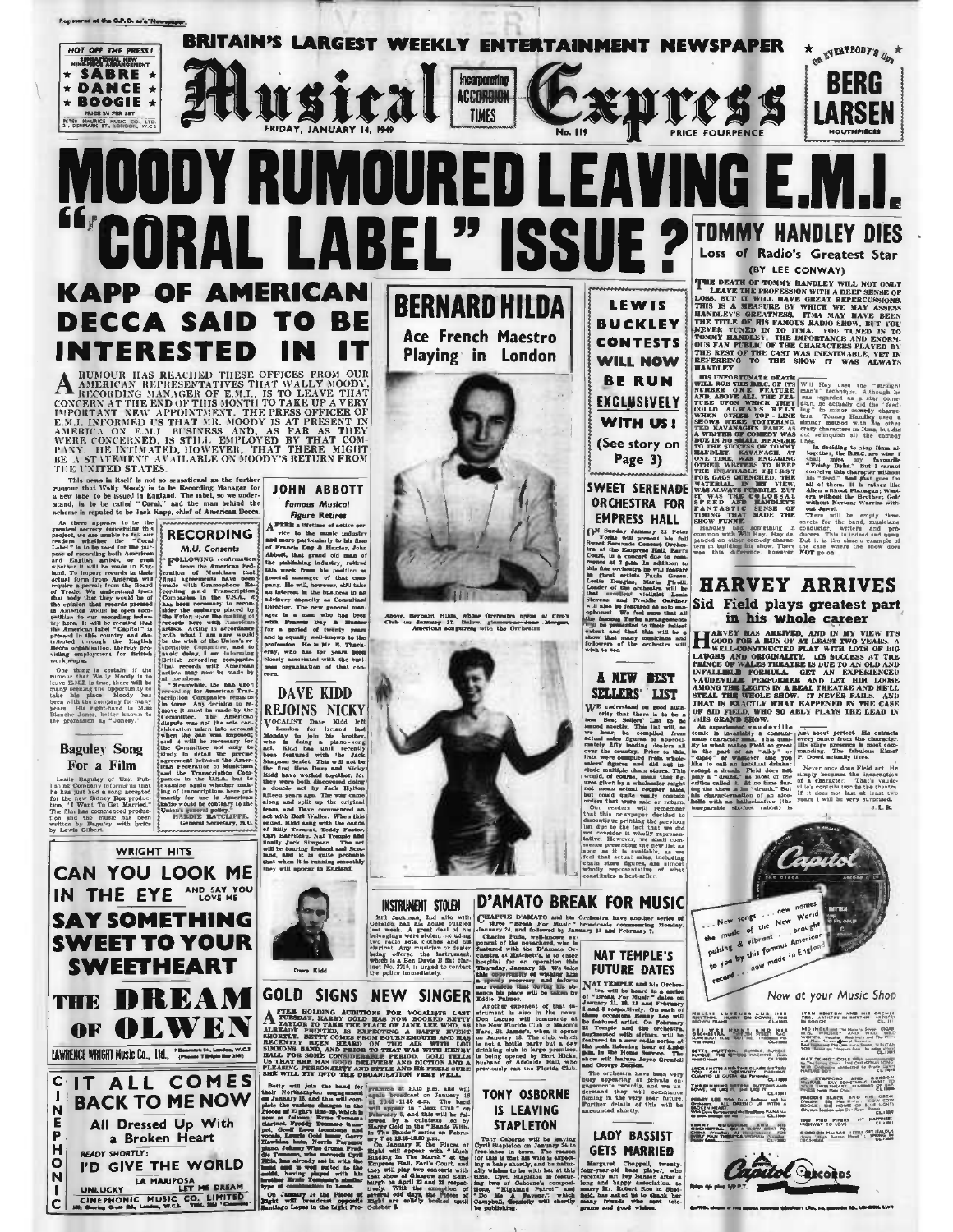

### **THE VOICE**

**E CHARLATANS**<br>
IS CHARLATANS<br>
INCRETION INTERFERIENCE CAMPAINER. But the months are considered as a more of the pressure of the pressure of the state of the line of the months of the months of the months of the months of

then, it will give my tens the proposality in<br>remain to the saliject that does not be proposed to the proposed<br>on the contemporary respective in the saliject MOT BAD AT ALL<br>MOT BAD AT ALL<br>MOT BAD AT ALL<br>MOT BAD AT ALL<br>MOT

into and units<br>and units are productly as a production. Another and units and units<br>are production, in all branches, should protest in non-section manufacture<br>preserve involud for the position of saxy, candidly, without t superb<br>critici

### THE REAL CRITICS

press, critical and the basis of the basis of the basis of the critical and the critical and the critical and the critical and the critical and the critical and the critical and the critical and the critical and the criti

Sealine this, tasky and has insertiment service to the processes.<br>
Charlotte Charlotte and the saling term of the saling term of the saling<br>
There is also the saling of grounds. He gives the impression that he known a lot

and system in a mean and anomalization of order and control in the phosp. The photometric method in the mean of the mean of the mean of the photometric method in the photometric method in the mean of the mean of the photo



# "Seven Years With ORCHESTRATIONS MUSIC by BACH the Wrong Leader" ratate of There But University of The But University of the Alexander, published by the Victoria Music Publishing Co., Ltd.





**By Malcolm Rayment** 

Low but<br> **Explicit An Umbrells**,<br> **arranged** by Johnsty War-<br>
rington;<br>
backed by

oucased by<br>
Only Happens When I Dance<br>
With You, also arranged by<br>
Johany Warrington; pub-<br>
lithed by Irving Berlin, Led Call Everybody Darling<br>nrunged by Jack Matthul-,<br>backed by

Dacked by<br> **Johnny Warrington:** pub<br> **Johnny Warrington:** pub<br>
lished by Edwin H Morri<br>
and Co., Ltd. mm Co., Ltd.<br>
Little Jazz Boogle, arranged by<br>
Buster Harding; published<br>
by Pyter Maurier Music Co.<br>
Ltd.

.<br>You

**By Malcolum Rayment II also the model with the model with the special interest of the model with the model with the model with the model with the model with the model with the model with the model with the model with the** 



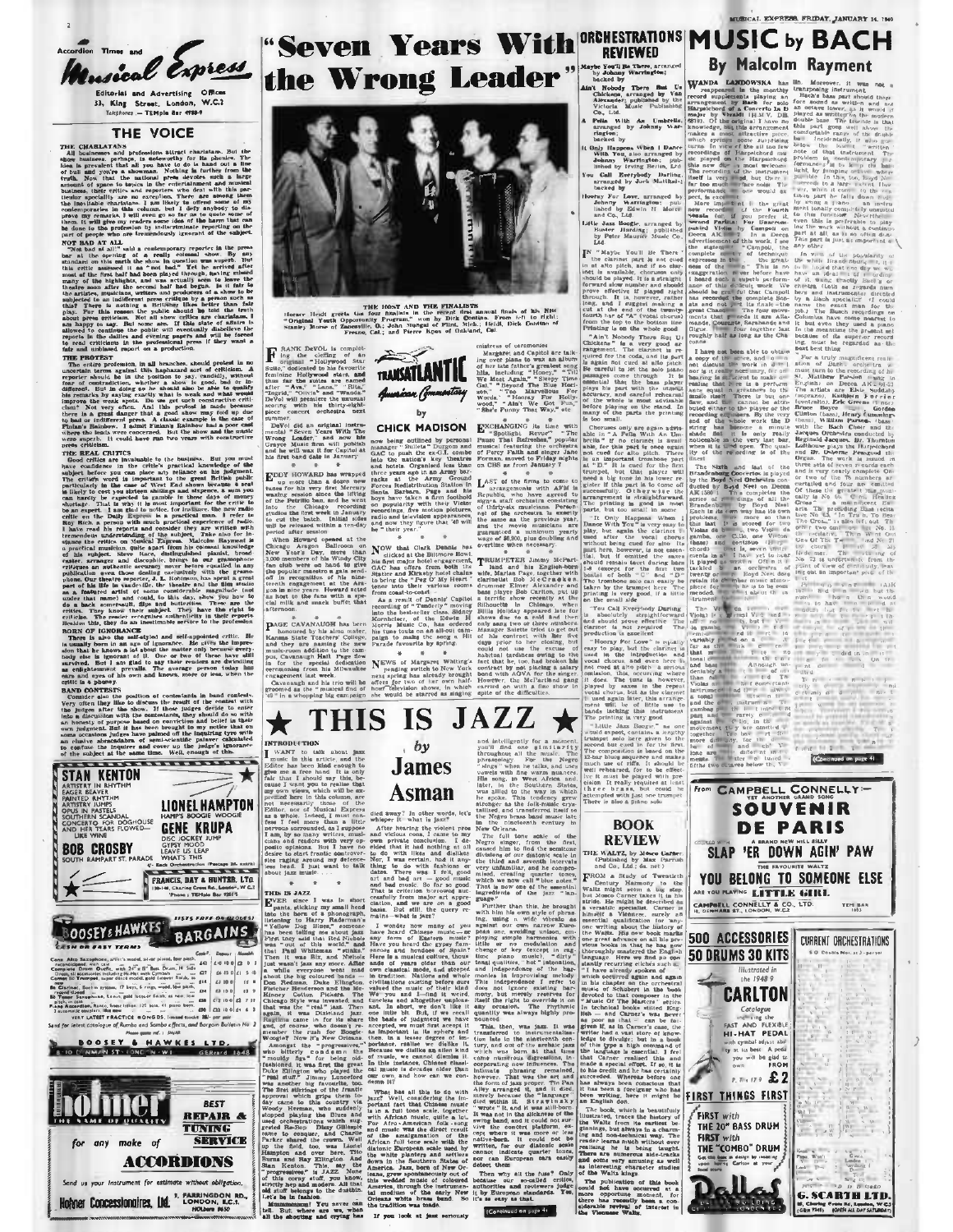## The National Dance Ba O BASHI MADARI NA BARAN KASHIDI MADARI MADARI MADARI NA MARI MADARI NA MADARI NA MADARI NA MADARI NA MADARI NA MADARI NA MADARI NA MADARI NA MADARI NA MADARI NA MADARI NA MADARI NA MADARI NA MADARI NA MADARI NA MADARI NA M

**Championship Commences!** 

CONTECTS ON THE RELEASED ON THE RELEASED ON THE CONTECTS OF A CONTECTIVE CONTECTS ON THE CONTECTS ON THE CONTECTS ON THE CONTECTS ON THE CONTECTS ON THE CONTECTS ON THE CONTECTS OF A CONTECT ON THE CONTECTS ON THE CONTECTS

# **LEWIS BUCKLEY NOW JOINS M. BUCKLEY-**

**SENSIONAL NEWS OF BEST DESCRIPTION CONSUMERS AND SERVE AND SERVE AND SERVE AND SERVE AND SERVE AND SERVE AND SERVE AND SERVE AND SERVE AND SERVE AND SERVE AND SERVE AND SERVE AND SERVE AND SERVE AND SERVE AND SERVE AND SE** S **HUTAIN** TWEATHER CONTROL EXTRIGGE. THE SET IS of the last five gigantic "All. Serman where of Musical EXT CONCERN Correspondence and the filter and the distribution and The Etiam 2003 (EVA) (EVA) (EVA) (EVA) (EVA) (EVA) (EVA) (EVA

For 21 years organiser of the greatest Dance Band Contests in the country, Promoter of the last five gigantic "All-

tends to make this year a geak press and what this newspaper in the history of denote but<br>and what this content of the simulation of the state of the simulation<br>of the simulation of the simulation of the simulation of the

**ACCORDION** 

**TIMES** By J. J. Black

By  $\cdot$  J. Black and the second of the second of the second of the properties of the second of the second of the second of the second of the second of the second of the second of the second of the second of the second of

## **SECOND THOUGHTS** by Steve Race

"Come, come Lester . . . what's happened to all those New Year<br>resolutions you made ? "

**SECURE SECTION AND SECTION CONTROL**<br>
Matrix is a forting the based can be a first of the state of the state of the state of the state of the state of the state of the state of the state of the state of the state of the s



OOOH I LOOK-A THERE, AIN'T SHE PRETTY? THE PUSSYCAT SONG

**WOODY WOODPECKER**<br> **EXAMPLE AND CONSUMER AND THE TIME AND THE CONSUMER AND THE CONSUMER AND CONSUMER AND CONSUMER**<br> **PHOTO THE LEAD R.C. (A)** C. (Pass note) **C.** (Pass note) **C.** (Pass note) **C.** (Pass note) **C.** (Pass n ark St., W.C.2. TEM 3864